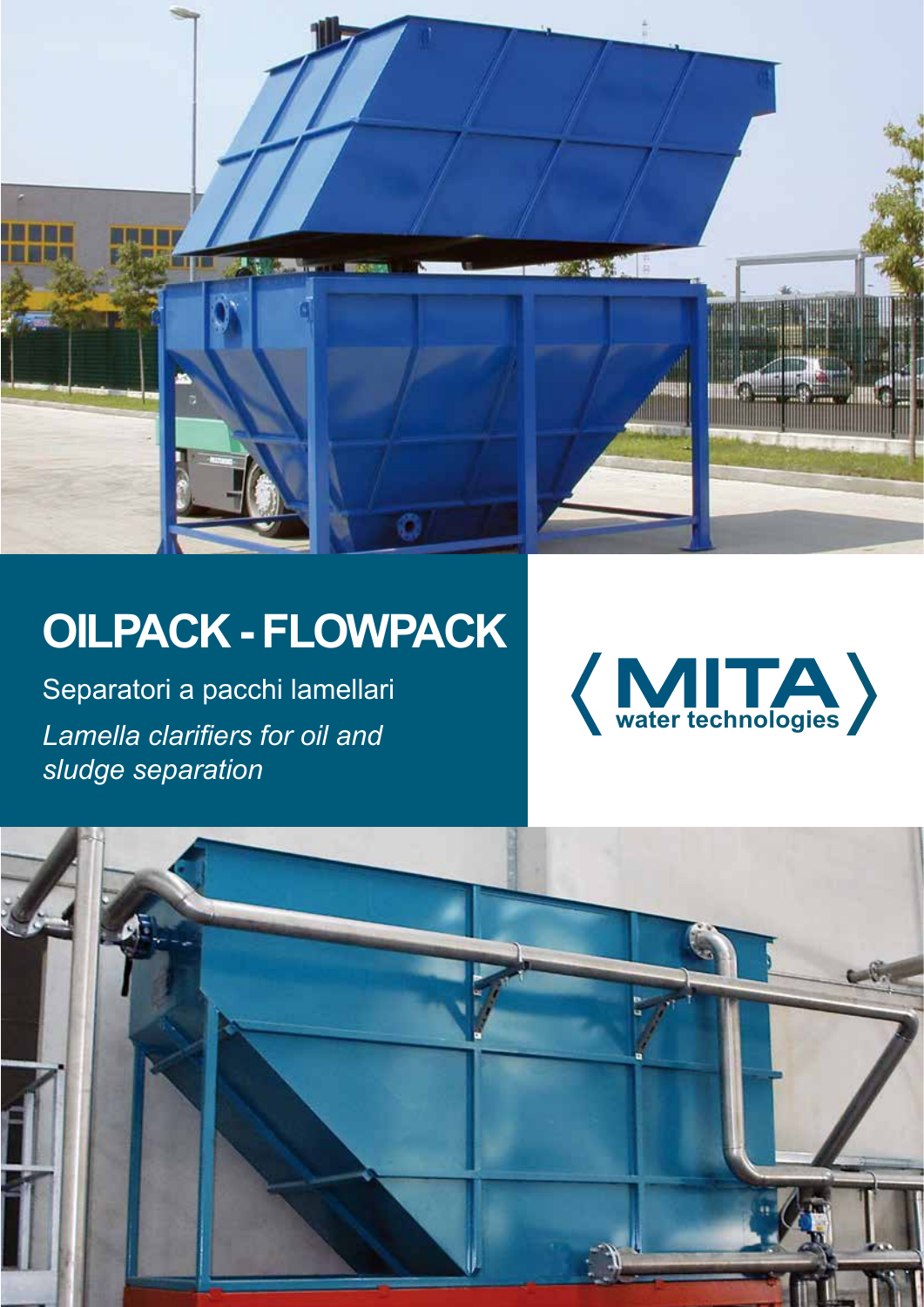#### PRINCIPIO DI FUNZIONAMENTO *Operating principle*

Il sistema di chiarificazione a pacchi lamellari è da tempo utilizzato sia per la sedimentazione di fanghi che per la separazione di sostanze a peso specifico inferiore a quello dell'acqua, quali oli non emulsionati. In entrambe le applicazioni il principio di funzionamento è sostanzialmente analogo: l'acqua attraversa il pacco lamellare, contenuto in un'opportuna vasca, con flusso in controcorrente.

Tale flusso ha direzione opposta rispetto alle due tipologie d'impiego (disoleazione e sedimentazione). All'interno della vasca sono installati opportuni setti o distributori atti a ripartire in modo omogeneo il flusso dell'acqua grezza in ingresso. Il corpo lamellare è costituito da fogli termoformati di polistirene rigido stabilizzato contro i raggi ultravioletti, saldati fra loro a formare canali paralleli.

La scelta della tipologia e della spaziatura del pacco sono correlate alle caratteristiche del refluo. La fornitura MITA Biorulli consente di scegliere fra la versione monoblocco, comprensiva di vasca di contenimento e accessori, e il solo pacco lamellare racchiuso in un telaio di acciaio inossidabile, da inserire in vasche già esistenti oppure appositamente realizzate allo scopo.

*Lamella clarifying has for many years been used both for the sedimentation of sludge and for the separation of substances with a lower specific gravity than water, such as non emulsified oils. The operating principle, in both cases, is basically the same: water flows in countercurrent through the lamella pack housed in a suitable tank.*

*Water flows in an opposite direction according to the usage application (oil separation or sedimentation).*

*Special baffle-plates or distributors are arranged within the tank to ensure that the incoming water is equally distributed.*

*The lamella body consists of thermoformed sheets of rigid polystyrene, treated with an anti-UV additive, which are welded together to form parallel channels.*

*The choice of type and spacing of the lamella pack aren in relation to the wastewater characteristics. MITA Biorulli can supply a complete all-in-one packaged version, with tank and accessories, or just the lamella pack enclosed in a stainless steel frame, to be inserted in either existing tanks or special tanks made for this purpose.*







## **CARATTERISTICHE** *Key characteristics*

- • Elevata efficienza di separazione
- • Esecuzione compatta
- • Bassi costi d'investimento
- • Semplicità d'installazione e di gestione
- • Modularità
- • Minima manutenzione
- • Possibilità di alimentazione per caduta
- *• High separation efficiency*
- *• Compactness*
- *• Low first cost*
- *• Ease of installation and running*
- *• Modularity*
- *• Minimum maintenance*
- *• Possibility of gravity feed*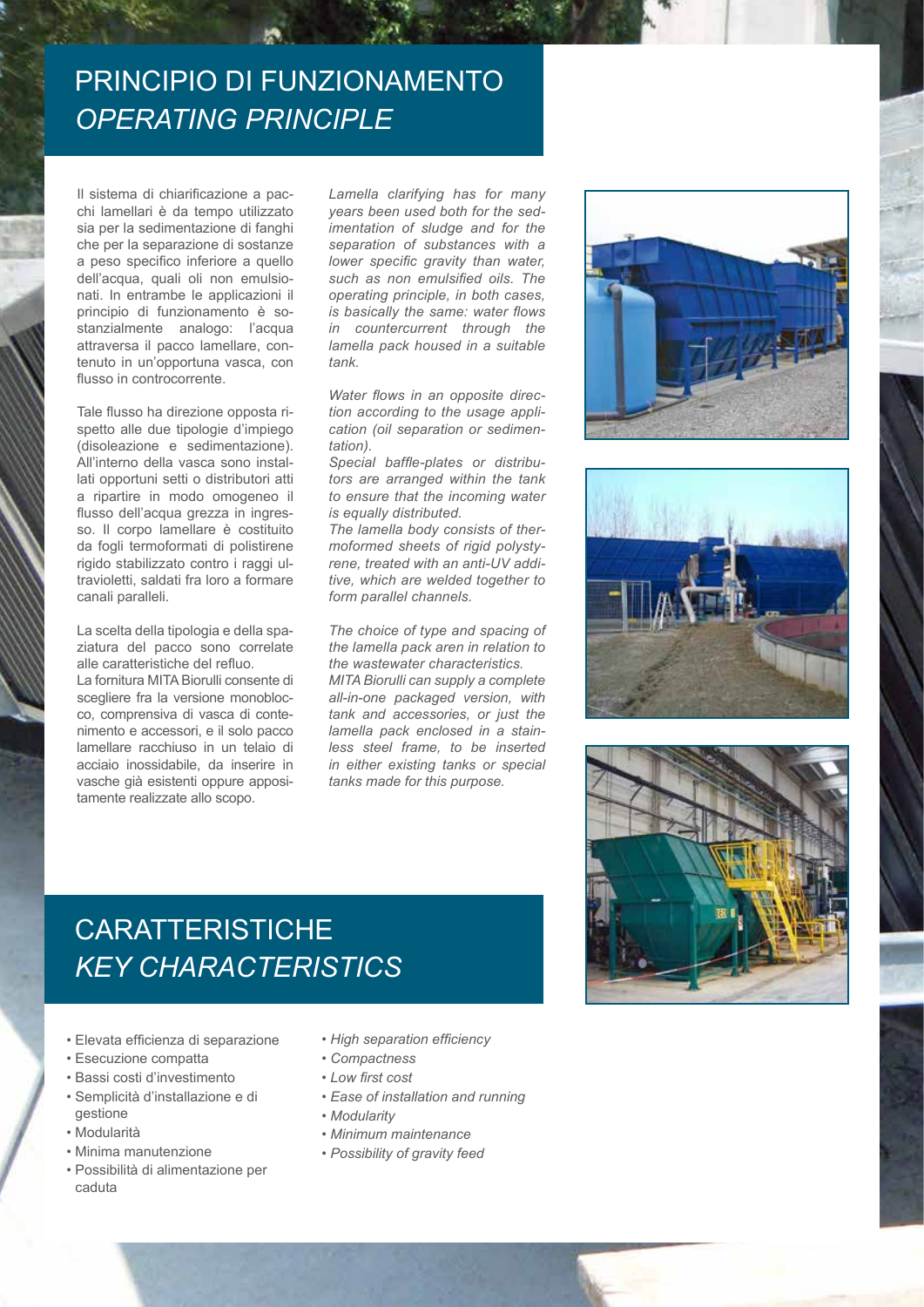### **MATERIALI** *Construction materials*

- • Nella versione monoblocco le parti bagnate sono realizzate in acciaio al carbonio trattato e verniciato, mentre la canalina di sfioro è realizzata in AISI 304.
- • Materiali ed esecuzioni speciali sono disponibili su richiesta. La fornitura del solo pacco lamellare prevede l'inserimento in un telaio di contenimento in acciaio inossidabile di opportuno spessore.
- *• In the single-piece packaged version, the wetted parts are all made from treated and painted carbon steel, while the overflow trough is fabricated in 304 stainless steel.*
- *• Materials and customized applications can be provided to order. The supply of the lamella pack by itself includes a stainless steel housing frame of suitable thickness.*

campi applicativi *Sectors of application*

- • Decantazione fanghi biologici e chimico-fisici
- • Chiariflocculazione
- • Impianti di potabilizzazione
- • Chiarificazione in trattamenti terziari
- • Precipitazione idrati metallici
- • Potenziamento decantatori esistenti
- • Separazione oli per industrie petrolchimiche, raffinerie e depositi
- • Trattamento acque meteoriche (prima pioggia)
- • Separazione oli per officine e industrie meccaniche
- • Disoleazione acque provenienti da piattaforme ecologiche, lavaggio automezzi, aree di bonifica, ...
- *• Biological and chemical/physical sludge sedimentation*
- *• Clarification / flocculation*
- *• Drinking water conditioning plants*
- *• Clarification during tertiary treatment*
- *• Precipitation of metal hydrates*
- *• Upgrading of existing sedimentation plants*
- *Oil separation for petrochemical industries, refineries and depots*
- *Rainwater treatment (pure "firstfall" rain)*
- *Oil separation in engineering workshops and factories*
- *Oil separation for water coming from scrapyards, car washes, reclaimed land, etc.*